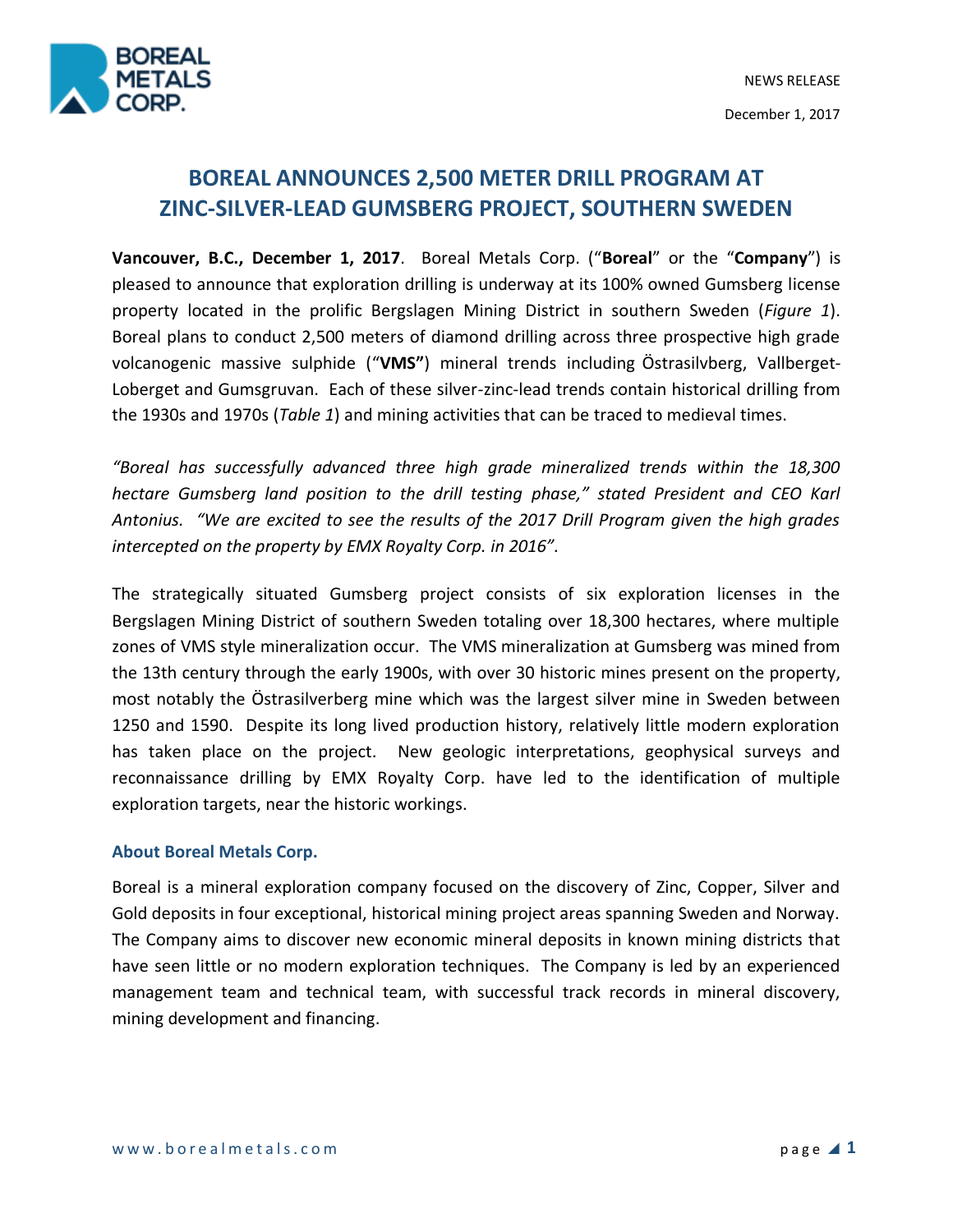NEWS RELEASE



December 1, 2017



## *Figure 1.* The Gumsberg License is in the highly prospective Bergslagen District of southern Sweden. The nearby mines and deposits in the region provide geologic context for Boreal's Projects, but this is not necessarily indicative that the Project hosts similar mineralization.

<sup>1</sup>Grade-Tonnage information obtained from Mineral deposits and metallogeny of Fennoscandia, Geological Survey paper of Finland, Special Paper 53. Pasi Eilu Editor. 401 p. 2012.

<sup>2</sup> Garpenberg has a proven resource of 19.7 Mt @ 96 g/t Ag, 0.3 g/t Au, 0.04% Cu, 1.6% Pb, and 3.8% Zn and a probable resource of 56.7 Mt @ 99 g/t Ag, 0.3 g/t Au, 0.05% Cu, 1.4% Pb, and 2.9% Zn (Boliden 2016 Annual Report: [http://www.boliden.com/investor-relations/reports-and-presentations/annual-reports/\)](http://www.boliden.com/investor-relations/reports-and-presentations/annual-reports/)

<sup>3</sup>Kampmann, T.C., Jansson, N.F., Stephens, M.B., Majka, J., and Lasskogen, L., 2017. Systematics of Hydrothermal Alteration at the Falun Base Metal Sulfide Deposit and Implications for Ore Genesis and Exploration, Bergslagen Ore District, Fennoscandian Shield, Sweden. Economic Geology V. 112, pp 1111-1152.

Note: Approximately 28 to 35 million metric tons (Mt) of ore were produced from the Falun Mine at grades ranging between 0.5 to 5% Zn, 0.1 to 1.7% Pb, 0.7 to 4% Cu, 13 to 35 g/t Ag, and 0.5 to 4 g/t Au, varying between different mineralization types.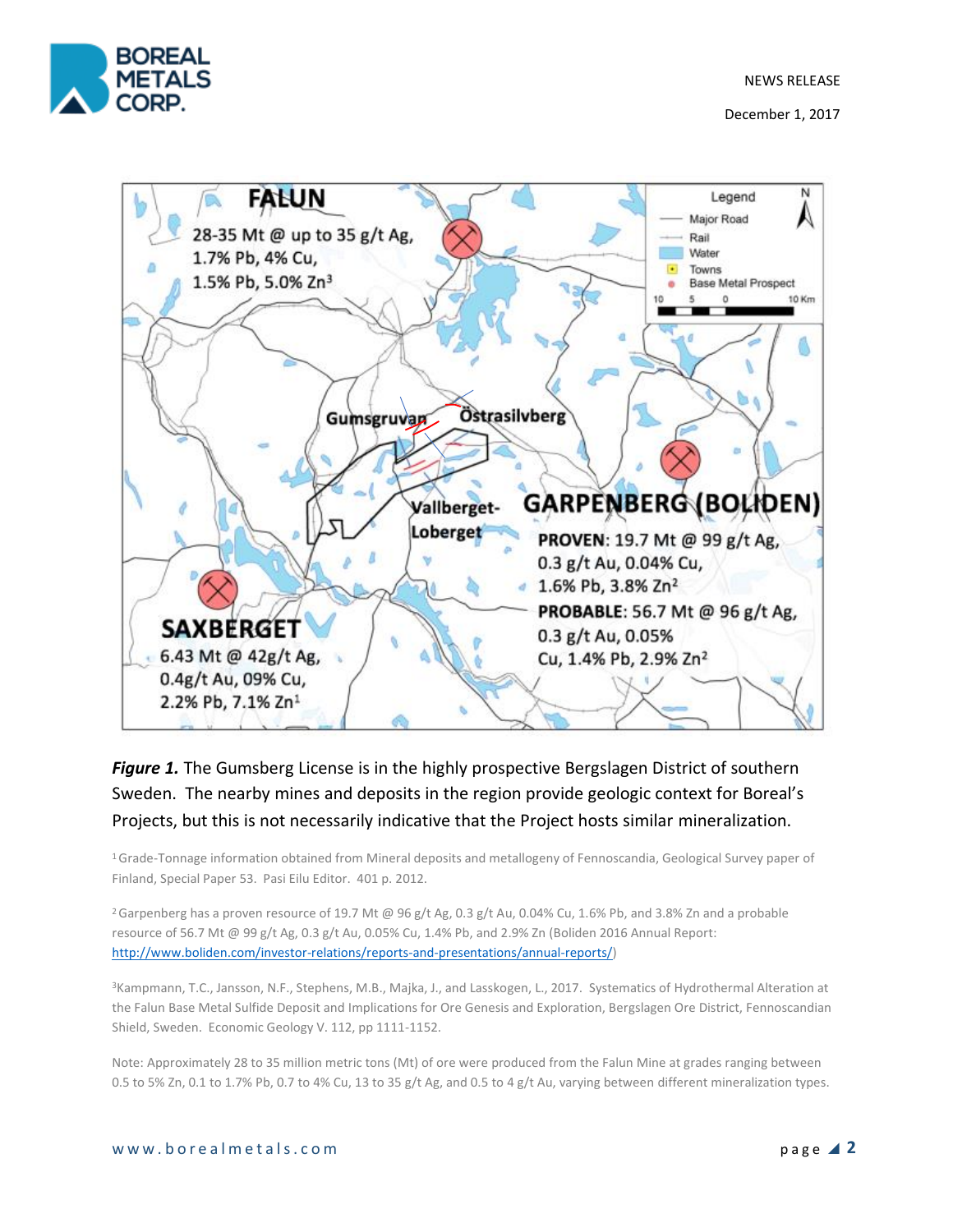

December 1, 2017

| <b>Drill Hole</b>  | <b>Company Name</b>      | Year      | From   | To            | Length | <b>Significant Intercepts</b>         | <b>Target Zone</b> |
|--------------------|--------------------------|-----------|--------|---------------|--------|---------------------------------------|--------------------|
|                    |                          |           | Meters | <b>Meters</b> | Meters |                                       |                    |
| GB16-1             | <b>Eurasian Minerals</b> | 2016      | 84.5   | 90.2          | 5.7    | 5.7m @ 6.5% Zn, 0.1%Pb, 3.2 g/t Ag    | Hoppett            |
| GB16-2             | <b>Eurasian Minerals</b> | 2016      | 36.9   | 39.7          | 2.8    | 3.8m @ 17.9% Zn, 6.9% Pb, 68.9 g/t Ag | Mellangruvan       |
| GB16-3             | <b>Eurasian Minerals</b> | 2016      | 57.1   | 61.7          | 4.6    | 4.6m @ 7.01% Zn, 0.9% Pb, 13.8 g/t Ag | Hoppett            |
| $GB-16-5$          | <b>Eurasian Minerals</b> | 2016      | 26.1   | 29.1          | з      | 3.0m @9.2% Zn, 3.0% Pb, 12 g/t Ag     | Mellangruvan       |
| BH <sub>2</sub> -M | <b>Boliden</b>           | 1972      | 40.8   | 42.26         | 1.46   | 1.46m @ 20.7% Zn, 0.2% Pb             | Mellangruvan       |
| <b>BH11</b>        | Stora AB/Boliden         | 1939/1958 | 78.7   | 88.5          | 9.8    | 9.8m @ 22.9% Zn, 0.7% Pb              | Mellangruvan       |
| <b>BH12</b>        | <b>Boliden</b>           | 1972      | 93     | 96.35         | 3.35   | 3.35m @ 7.3% Zn, 0.2% Pb              | Mellangruvan       |
| <b>BH14</b>        | <b>Boliden</b>           | 1972      | 96.53  | 97.3          | 0.77   | 0.77m @ 30.7% Zn, 7% Pb               | Mellangruvan       |
| <b>BH15</b>        | <b>Boliden</b>           | 1972      | 5.4    | 8             | 2.6    | 2.6m @ 3.5% Zn, 0% Pb                 | Mellangruvan       |
|                    |                          |           | 33.02  | 34.4          | 1.38   | 1.38m @ 3.5% Zn, 1.8% Pb              |                    |
| <b>BH16</b>        | Boliden                  | 1972      | 36.9   | 39.57         | 2.67   | 2.67m @ 10.3% Zn, 5.3% Pb             | Mellangruvan       |
| <b>BH17</b>        | <b>Boliden</b>           | 1972      | 93.7   | 94.73         | 1.03   | 1.03m @ 34.3% Zn, 22.7% Pb            | Mellangruvan       |
| <b>BH1-H</b>       | Boliden                  | 1972      | 42.7   | 44.2          | 1.5    | 1.5m @ 24.3% Zn, 15.7% Pb             | Hoppett            |
| <b>BH22</b>        | <b>Boliden</b>           | 1972      | 52.61  | 54.05         | 1.44   | 1.44m @ 17.2% Zn, 0.1% Pb             | Hoppett            |
|                    |                          |           | 57.46  | 61.21         | 3.75   | 3.75m @ 17.1% Zn, 1.9% Pb             |                    |

*Table 1***.** Selected high grade historical drill intercepts from the Gumsberg Project. Boreal has not performed sufficient work to verify the published drill data reported in this table. These historically reported data should not be relied upon until they can be confirmed. However, the drill-delineated mineralization as reported in various public documents available online and from the SGU (Swedish Geological Survey) is considered relevant.

## **Qualified Person**

Daniel MacNeil, P.Geo, a Qualified Person as defined by National Instrument 43-101, has read and approved all technical and scientific information contained in this news release. Mr. MacNeil is Vice President Exploration for Boreal Metals Corp.

**On behalf of Boreal Metals Corporation** 

Karl Antonius, President